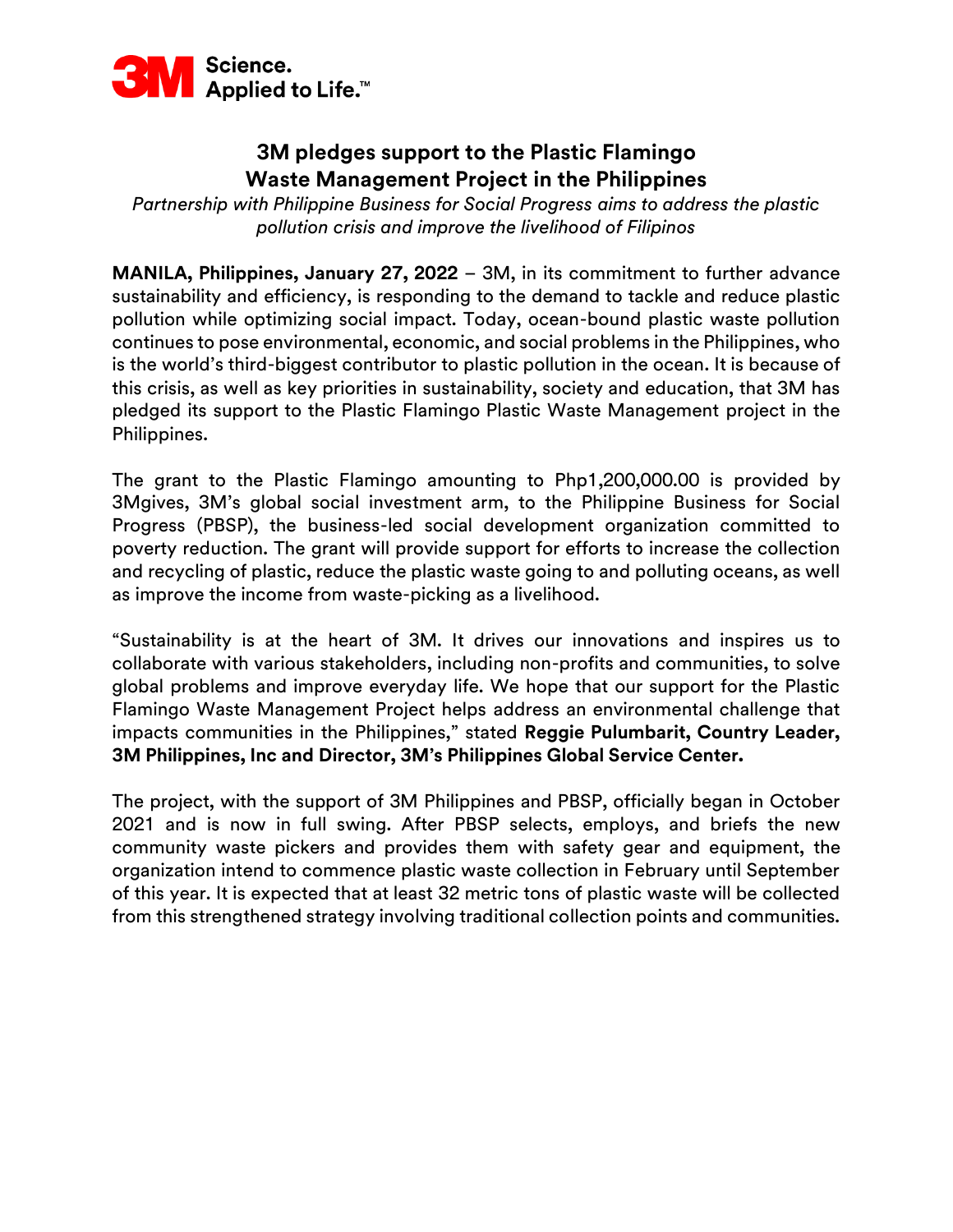



*(Pictured) Plastic Flamingo's local partner during their recent visit to facilitate the orientation for the selected waste collectors.*

3M Philippines is committed to enabling progress in sustainability, society, and education in the Philippines. Just last September, the company hosted the final leg of the 3M Inspire Challenge, a regional competition that calls for student-driven solutions in technology, sustainability, and innovation. Another notable partnership is 3M Philippines' collaboration with Mano Amiga Stem Femme Club, which empowers young girls who are interested in STEM. Lastly, the company conducted the 3M Impact Program, wherein selected employees from 3M Philippines and 3M Global Service Center take part in skill-based volunteering programs led by 3M's nonprofit partners.

The Plastic Flamingo is a French social enterprise that launched in 2019 with a pilot project in the Philippines. Through its plastic waste management project, it aims to support the employment of junk shops and collection members from the local community, while continuing to hire mostly women personnel for its warehouse and recycling facility. Furthermore, the collected plastic will be transformed into eco-planks that will be used to construct emergency shelter kits for Filipinos displaced by natural disasters.